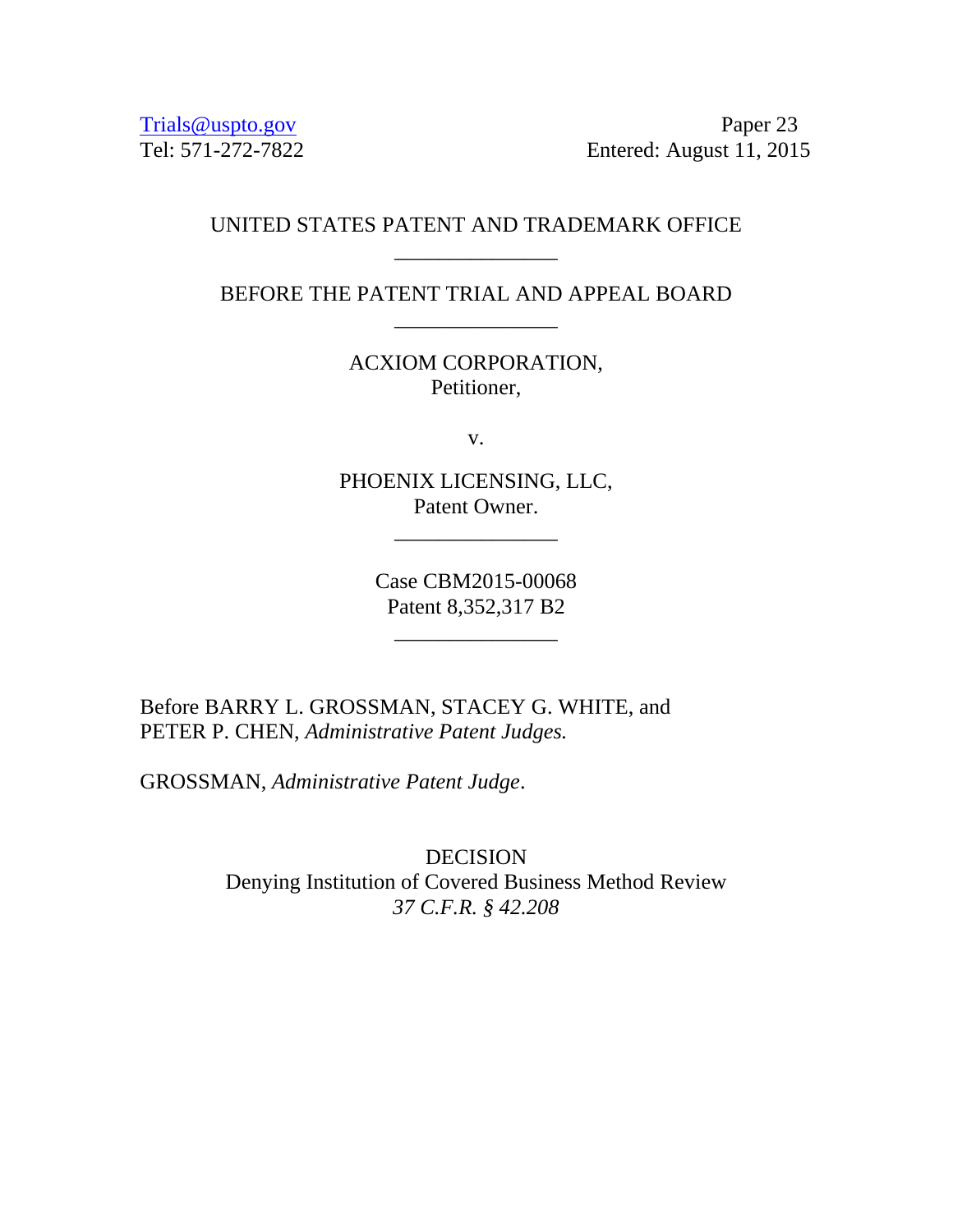## I. INTRODUCTION

Acxiom Corporation, AT&T Mobility LLC, AT&T Services, Inc., and Ford Motor Company filed a Petition (Paper 4, "Pet.") to institute a covered business method review of claims 1, 9, 16, 18–25, 34, 49, 50–52, and 57 ("the challenged claims") of U.S. Patent No. 8,352,317 B2 (Ex. 1001, "the '317 patent"). We granted a Joint Motion to Terminate this proceeding with respect to AT&T Mobility LLC and AT&T Services, Inc. (Paper 18). We also granted a Joint Motion to Terminate this proceeding with respect to Ford Motor Company (Paper 20). Thus, Acxiom Corporation ("Petitioner" or "Acxiom") is the sole remaining Petitioner. Phoenix Licensing, LLC ("Patent Owner") filed a Preliminary Response (Paper 13, "Prelim. Resp."). We have jurisdiction under 35 U.S.C. § 324. After considering the Petition and Preliminary Response, we determine that Acxiom does not have standing to file a Petition for a covered business method review of the '317 patent under  $\S 18(a)(1)(B)$  of the Leahy-Smith America Invents Act ("AIA")<sup>1</sup> and 37 CFR § 42.302. Accordingly, we deny institution of a covered business method patent review of the challenged claims of the '317 patent.

## II. ANALYSIS

## *A. Standing*

Standing to file a covered business method patent review is a threshold issue. Under  $\S$  18(a)(1)(B) of the AIA,

> A person may not file a petition for a transitional proceeding with respect to a covered business method patent unless the person or the person's real party in interest or privy has been sued for infringement of the patent or has been charged with infringement under that patent.

 $\overline{a}$ 

<sup>&</sup>lt;sup>1</sup> Pub. Law 112–29, 125 Stat. 284, 331 (Sept. 16, 2011).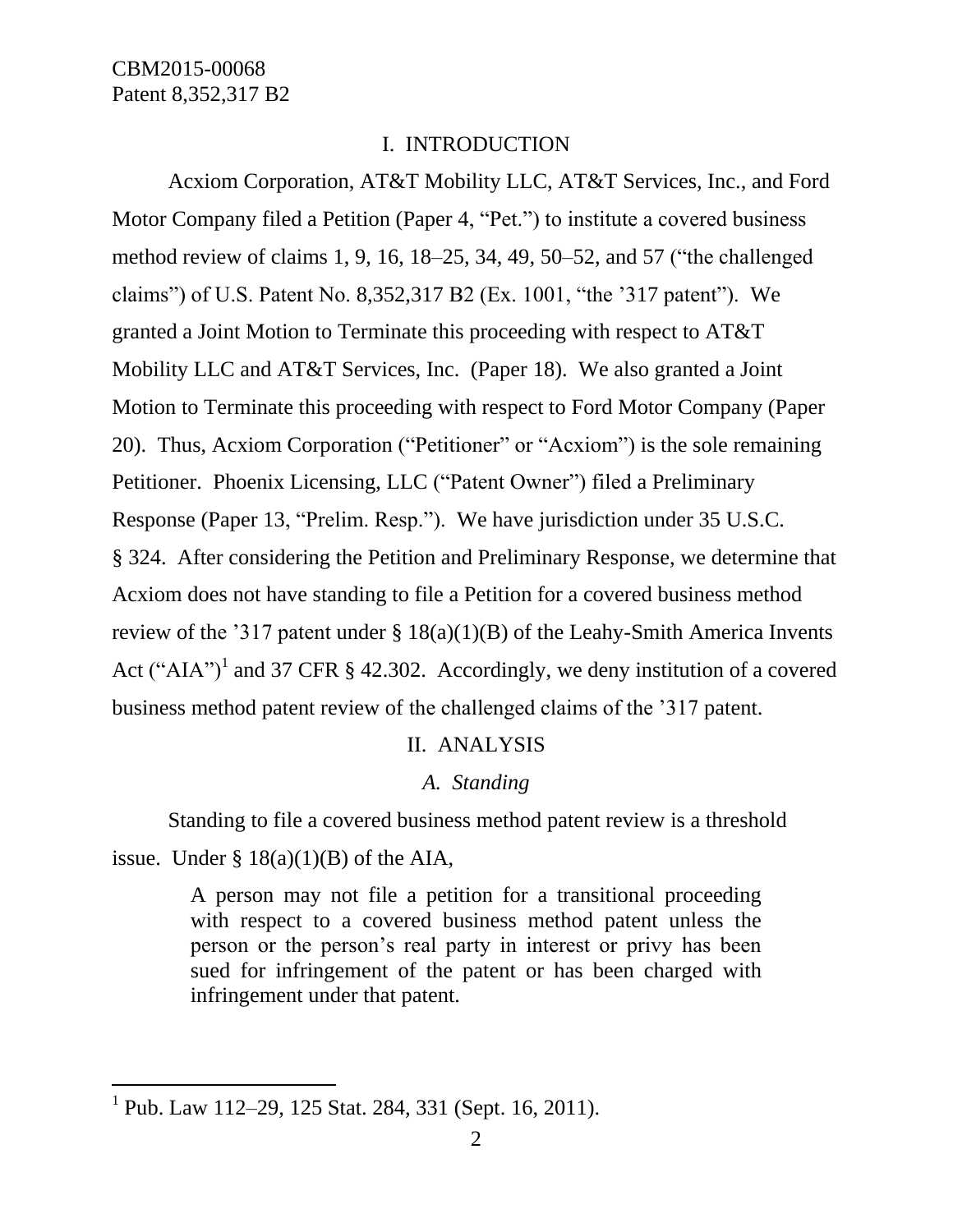*See also* 37 C.F.R. §§ 42.206, 42.302(a), 42.304(a) (trial rules on standing in a covered business method review). A petition for covered business method review must set forth the petitioner's grounds for standing. 37 C.F.R. § 42.304(a). Rule 42.304(a) states that it is Petitioner's burden to "demonstrate that the patent for which review is sought is a covered business method patent, and that the petitioner meets the eligibility requirements of § 42.302." *Id.*

Under 37 C.F.R. § 42.302(a), a person may not file a petition for covered business method patent review, "unless the petitioner, the petitioner's real party-ininterest, or *a privy of the petitioner* has been sued for infringement of the patent or has been charged with infringement under that patent" (emphasis added).

As the U.S. Patent and Trademark Office explained in comments to the Final Rules governing covered business method patent review,

> To establish standing, a petitioner, at a minimum, would be required *to certify with explanation* that the patent is a covered business method patent and that the petitioner meets the eligibility requirements of § 42.302. This requirement is to ensure that a party has standing to file the covered business method patent review and would help prevent spuriously instituted reviews. *Facially improper standing is a basis for denying the petition without proceeding to the merits of the decision.*

*Changes to Implement Inter Partes Review Proceedings, Post-Grant Review Proceedings, and Transitional Program for Covered Business Method Patents*,

77 Fed. Reg. 48,680, 48,709 (Aug. 14, 2012) (Response to Comment 102; emphases added). Consequently, the petition must show that the petitioner meets the requirements of 37 C.F.R. § 42.302, and such "[a] showing can only be made through sufficient proof." *Id.* (Response to Comment 106). For example in *Global Tel\*Link Corp. v. Securus Technologies., Inc*., Case CBM2014-0016, slip op. at 9 (PTAB Feb. 17, 2015) (Paper 10), the Board denied institution of a covered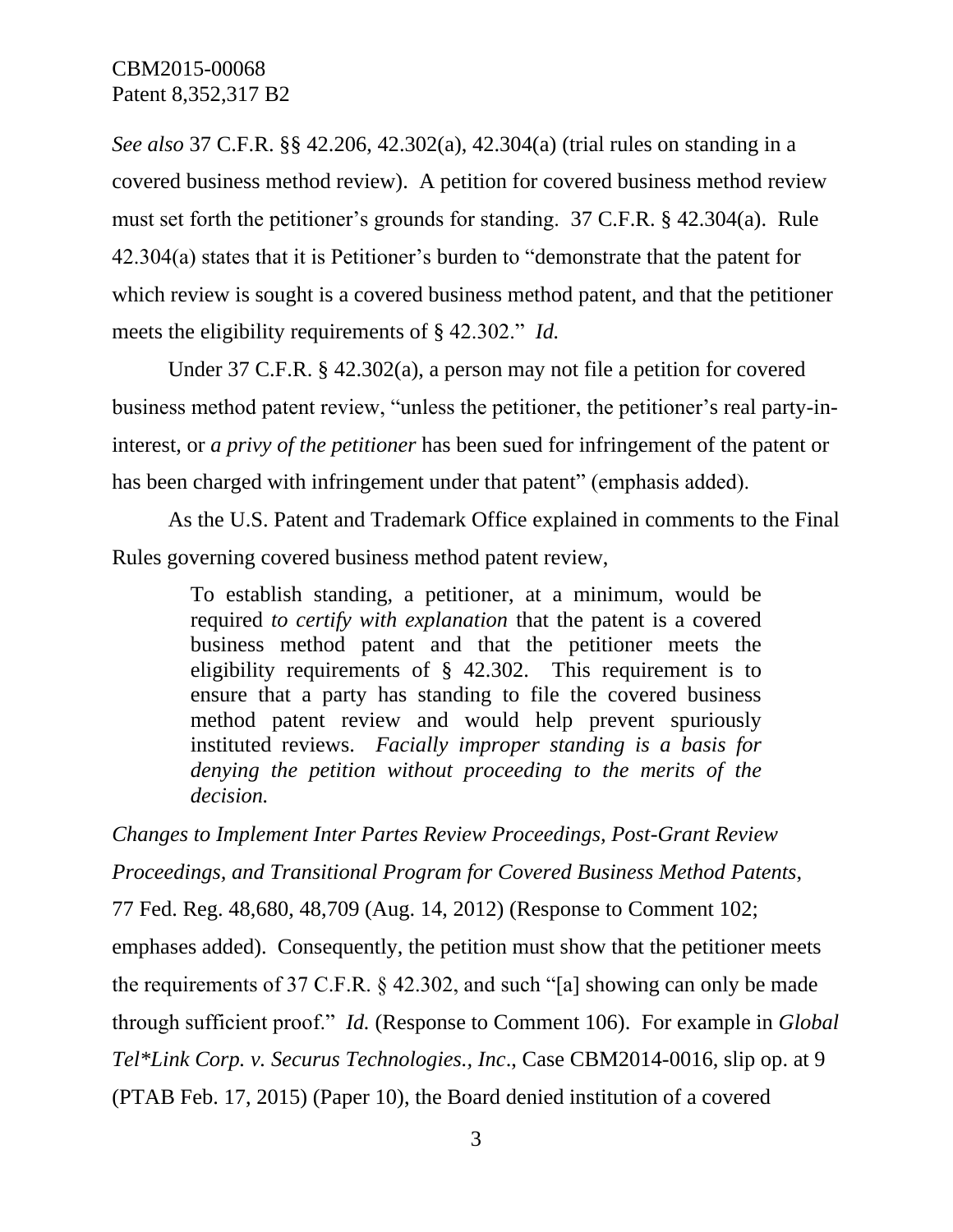business method review based on the determination that Petitioner's assertion of standing in the Petition was not supported sufficiently by proof in the Petition.

For the reasons discussed below, we conclude that the Petition fails to show sufficient proof to support the assertion that Acxiom has standing to file the request for a covered business method review.

#### *B. The Petition*

As discussed above, the Petition was filed by four entities, Acxiom Corporation, AT&T Mobility LLC, AT&T Services, Inc., and Ford Motor Company. Also, as discussed above, this proceeding has been terminated with respect to the two AT&T entities and Ford, leaving only Acxiom as a Petitioner.

The Petition states that the '317 patent has been asserted against Ford Motor Company and AT&T Mobility LLC. Pet. 4. The Petition does *not* assert that that the '317 patent was asserted against Acxiom.

Patent Owner contends that the Petition is "defective because it does not show how Petitioner has standing under AIA Section  $18(a)(1)(B)$  to bring a CBM petition; the Petition does not provide any proof, or even allegation, that Acxiom Corporation has been sued or has had a real-party-in-interest or privy sued." Prelim. Resp. 1. Additionally, Patent Owner states that "Patent Owner has never sued Petitioner, i.e., Acxiom, nor charged Acxiom with infringement." Prelim. Resp. 7.

The Petition states that "Acxiom Corporation, AT&T Mobility LLC, AT&T Services, Inc., and Ford Motor Company are the real parties-in-interest." Pet. 4. As the "Grounds for Standing," however, the Petition states only that "Acxiom Corporation and AT&T Services, Inc. are both *real parties-in-interest to and/or privies of* one or more parties who have been sued for infringement of the '317 Patent." Pet. 20 (emphasis added). Petitioner does not direct us to any persuasive

4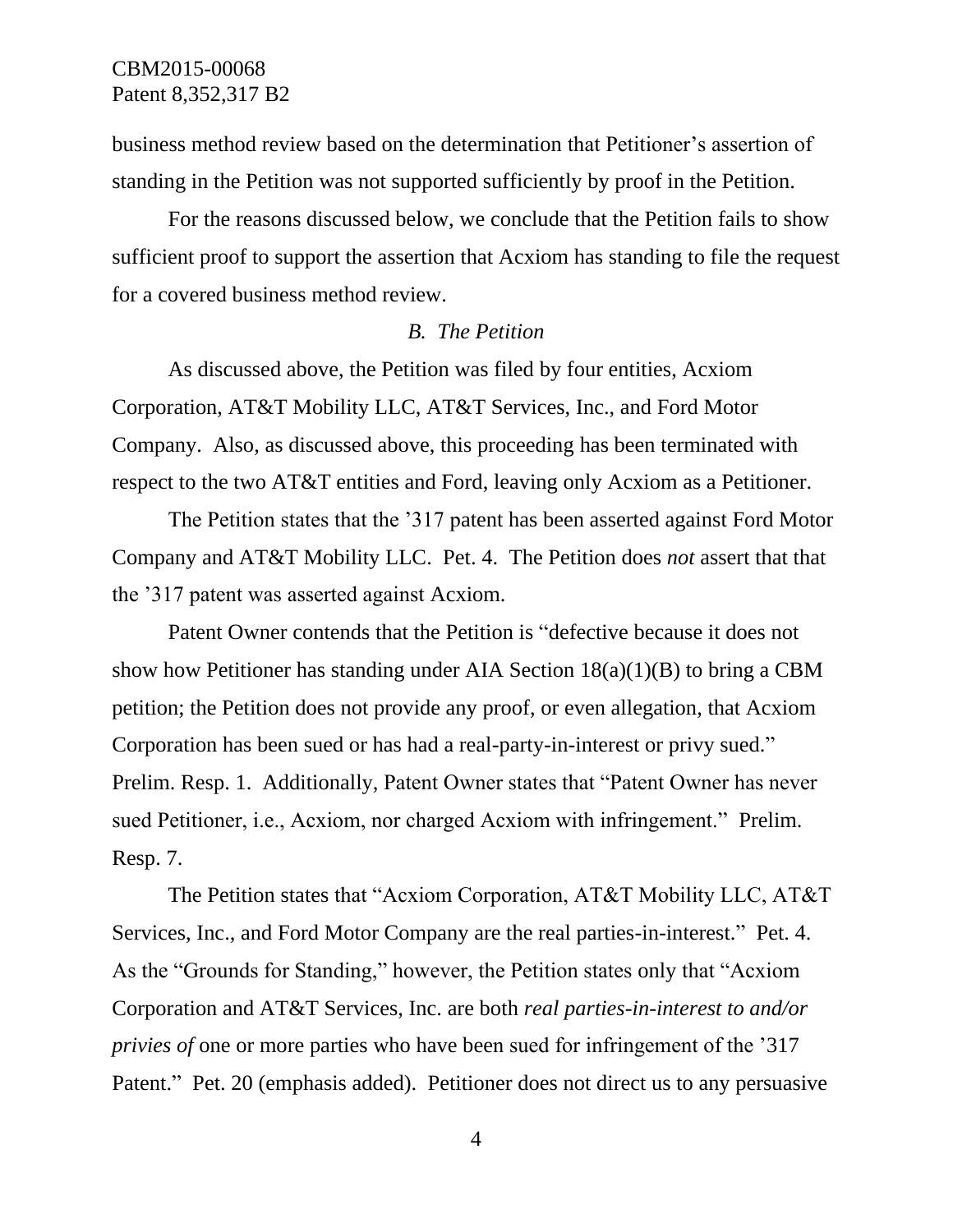evidence that Acxiom is a real party-in-interest to, and/or privy of, one or more parties who have been sued for infringement.

"A petitioner may not file with the Office a petition to institute a covered business method patent review of the patent unless the petitioner, the petitioner's real party-in-interest, or a privy of the petitioner has been sued for infringement of the patent or has been charged with infringement under that patent."

37 CFR § 42.302(a). Thus, Acxiom may acquire standing if (1) Acxiom has been sued for, or charged with, infringement of the patent for which it seeks review; or (2) if a party sued for, or charged with, infringement, is Acxiom's real party-ininterest; or (3) if the party sued for, or charged with, infringement is a privy of Acxiom. *Id.* Petitioner has not directed us to persuasive evidence that it has standing under any of these options. The Petition does not assert that Acxiom has been sued or charged with infringement. We have not been directed to persuasive evidence that either Ford Motor Company or AT&T Mobility LLC, the parties sued for infringement of the '317 patent, are Acxiom's real party-in-interest or are privies of Acxiom.

The allegation that Acxiom is a *privy of* one or more parties who have been sued for infringement (Pet. 20), even if supported by evidence, would not establish standing for Acxiom. During the September 2011 Senate debates on the AIA, Senator Schumer indicated that the word "privy," in the context of § 18 of the AIA, "effectively means customers of the petitioner." 157 Cong. Rec. S5432 (daily ed. Sept. 8, 2011) (statement of Sen. Schumer). Thus, for example, the fact that Ford has been sued for infringement of the '317 patent does not thereby confer standing on every privy, or customer, of Ford to file a request for a covered business method patent review. Under the applicable statute and rules discussed above, in order to confer standing on Acxiom, the party sued must be a *privy of Acxiom*, not the

5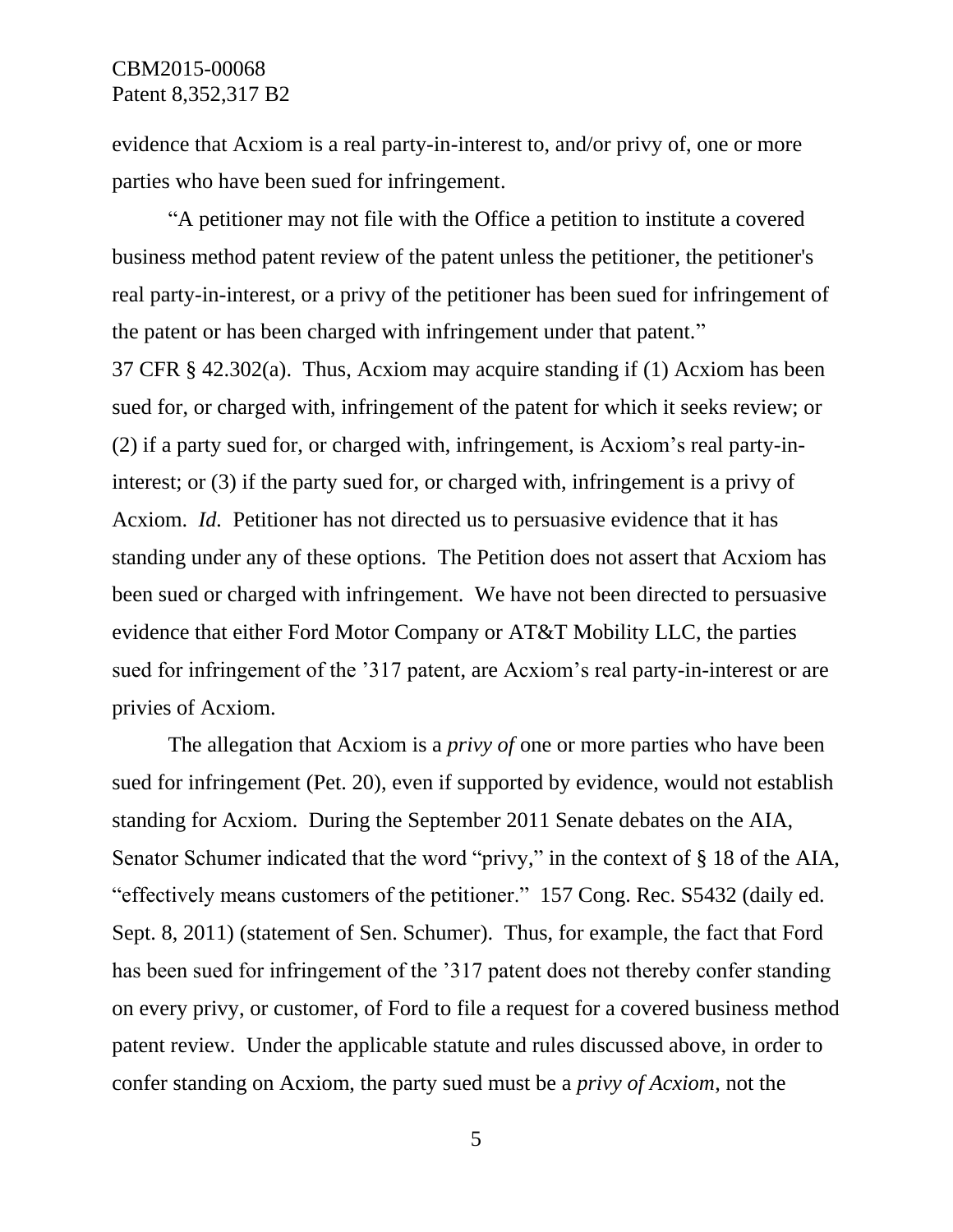CBM2015-00068 Patent 8,352,317 B2

l

converse. *Cf. Arris Group, Inc. v. British Telecomm. PLC*, 639 F.3d 1368, 1375 (Fed. Cir. 2011) ("[W]here a patent holder accuses customers of direct infringement based on the sale or use of a supplier's equipment, the supplier has standing to commence a declaratory judgment action if . . . the supplier is obligated to indemnify its customers from infringement liability." $)^2$ .

Accordingly, based on the analysis above and the record before us, and for purposes of this Decision, we determine that the information presented in the Petition does not establish that Acxiom had standing to file the Petition or to be named as a Petitioner.

## III. CONCLUSION

Petitioner has not established that it satisfies the standing requirement for filing a petition for covered business method patent review.

#### IV. ORDER

In consideration of the foregoing, it is hereby:

ORDERED that the Petition is *denied*; and

FURTHER ORDERED that no covered business method patent review is instituted.

<sup>2</sup> *See GSI Commerce Solutions, Inc., v. Arunachalam*, Case CBM2014-00101, slip op. at 3–4 (PTAB Oct. 7, 2014) (Paper 10), in which the Board found standing to file a covered business method patent review based on undisputed representations in the Petition that Petitioner's customers had been sued and that Petitioner was obligated to indemnify those customers.